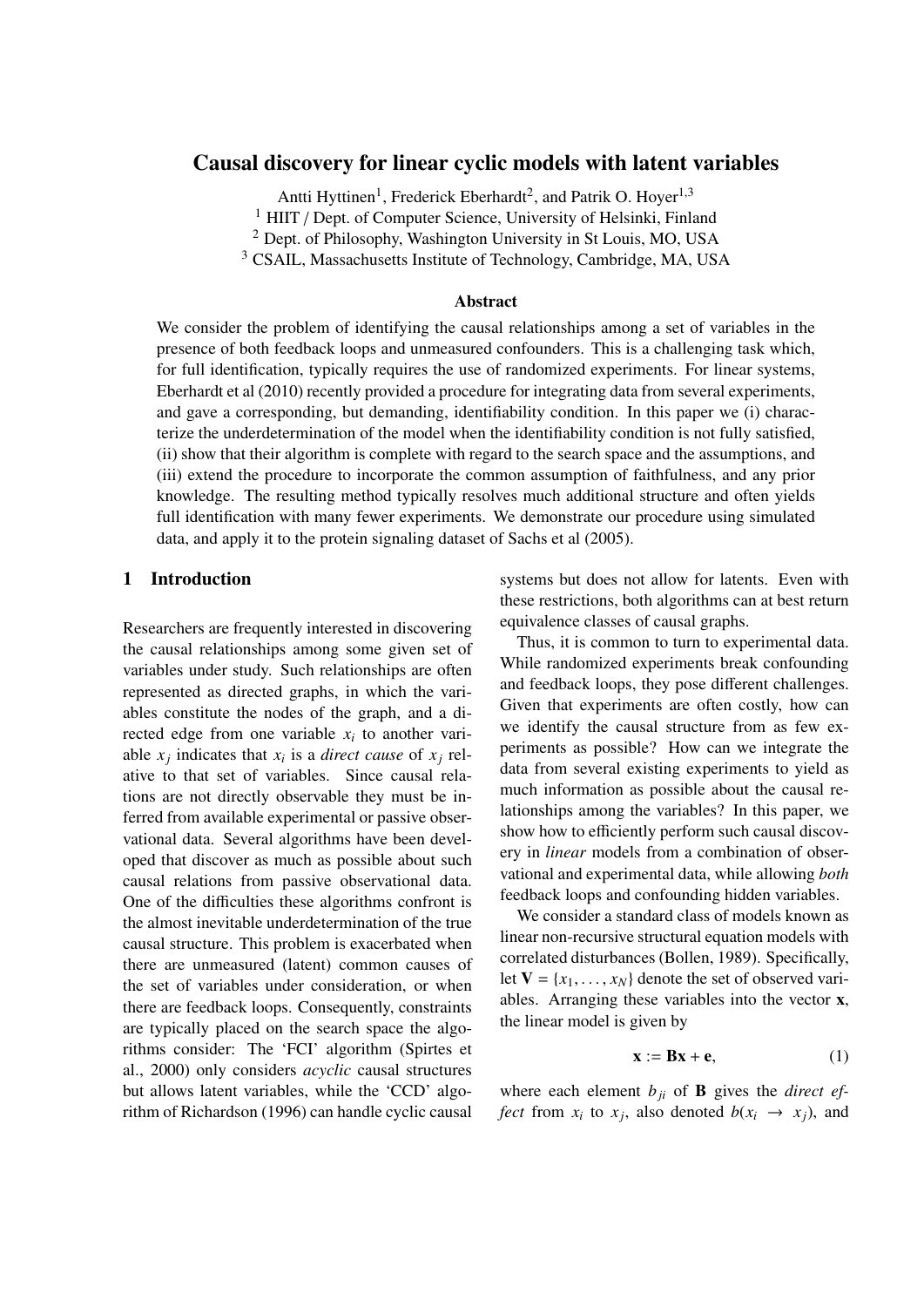

Figure 1: (a) Example model. (b) Manipulated model, corresponding to an experiment  $(J_m, U_m)$ where  $J_m = \{x_1, x_3\}$  and  $U_m = \{x_2, x_4\}$ . Disturbance variables are not shown.

the random vector e contains zero-mean *disturbance* (*error*) variables with a covariance matrix  $\Sigma_e$  =  $E{ee<sup>T</sup>}$ . An example model is given in Figure 1a.

An experiment  $\mathcal{E}_m = (\mathbf{J}_m, \mathbf{U}_m)$  divides V into two mutually exclusive and exhaustive sets J*<sup>m</sup>* and U*m*.  $J_m$  contains the variables subject to an intervention in  $\mathcal{E}_m$  and  $\mathbf{U}_m$  contains the variables that are passively observed in that experiment. In such an experiment, all variables  $x_i \in J_m$  are independently and simultaneously randomized. In terms of the directed graph, this is represented by cutting all edges *into* any such variable (Pearl, 2000). In terms of the parameters, we thus have a *manipulated* model  $(\mathbf{B}^m, \Sigma_{\mathbf{e}}^m)$ , where  $\mathbf{B}^m$  is equal to **B** except that all rows corresponding to such randomized variables are set to zero, and  $\Sigma_{\rm e}^m$  equals  $\Sigma_{\rm e}$  but with all rows and columns corresponding to randomized variables set to zero, except for the corresponding diagonal element which is set to equal one due to the fixed variance of the randomization. See Figure 1b.

If the variables cannot be ordered such that the corresponding B is lower-triangular we have a truly non-recursive system that *cannot* be represented as a directed *acyclic* graph (DAG). If  $\Sigma_e$  has non-zero off-diagonal entries the system is said to exhibit confounding due to latent variables. In each ex-

periment  $\mathcal{E}_m$  the data are generated such that a random sample of disturbance vectors e are drawn with (manipulated) covariance  $\Sigma_{\rm e}^m$ , and we observe the vectors **x** (and hence their covariance  $\Sigma_{\mathbf{x}}^{m}$ ) generated (at equilibrium) from the model with (manipulated) coefficient matrix B*m*. For the feedback system to reach equilibrium, the absolute values of all eigenvalues of  $\mathbf{B}^m$  must be smaller than one.<sup>1</sup> A passive observational dataset is obtained in an 'experiment' in which  $J_m = \emptyset$  and  $U_m = V$ .

In an experiment in which  $x_i$  ∈  $J_m$  and  $x_j$  ∈  $U_m$ , the *experimental effect* of  $x_i$  on  $x_j$ , denoted  $t(x_i \rightsquigarrow x_j || \mathbf{J}_m)$ , is defined as the covariance of  $x_i$  and  $x_j$  in this experiment, i.e.  $\Sigma^m_{\mathbf{x}}[i, j]$ . This is equal to the sum of the strenghts of all uncut directed paths from  $x_i$  to  $x_j$ , where the strength of a path is simply the product of the edge coefficients (direct effects) on that path.<sup>2</sup>

Our task is to devise a sequence of experiments  $(\mathcal{E}_1,\ldots,\mathcal{E}_M)$ , and corresponding estimation procedure, that fully identifies the parameter matrices B and  $\Sigma_e$ , in the sense that the estimates are consistent (converge to the true values in the infinite sample limit). Alternatively or in addition, for a fixed set of experiments one would like to recover as many as possible of these parameters. Note that if all but one variable is randomized in an experiment (i.e.  $J_m = V \setminus \{x_i\}$  one can consistently estimate all direct effects  $b(x_i \rightarrow x_j)$ ,  $\forall i \neq j$ , since in this experiment the direct effects equal the experimental effects. Thus one solution to identify B consists of  $M = N$  such experiments each intervening on  $N - 1$  variables. If in addition a passive observational dataset were available, one can obtain a consistent estimate of  $\Sigma_e$  from the identity  $\Sigma_{\mathbf{x}} = (\mathbf{I} - \mathbf{B})^{-1} \Sigma_{\mathbf{e}} (\mathbf{I} - \mathbf{B})^{-T}$ , where  $\Sigma_{\mathbf{x}}$  is the covariance of x in a passive observational dataset.

Can we get by with fewer experiments? Recently, Eberhardt et al (2010) provided a procedure that identifies the full matrix B if and only if the following *pair condition* holds for each ordered variable pair  $(x_i, x_j) \in V \times V$ , with  $i \neq j$ : there is an experiment  $\mathcal{E}_m = (\mathbf{J}_m, \mathbf{U}_m)$  in the sequence in which  $x_i \in J_m$  and  $x_j \in U_m$ .

 $1<sup>1</sup>$ As in (Eberhardt et al., 2010) we assume that this condition is satisfied for all possible manipulations of the B-matrix.

<sup>&</sup>lt;sup>2</sup>Note that this sum has an infinite number of terms when the model is cyclic.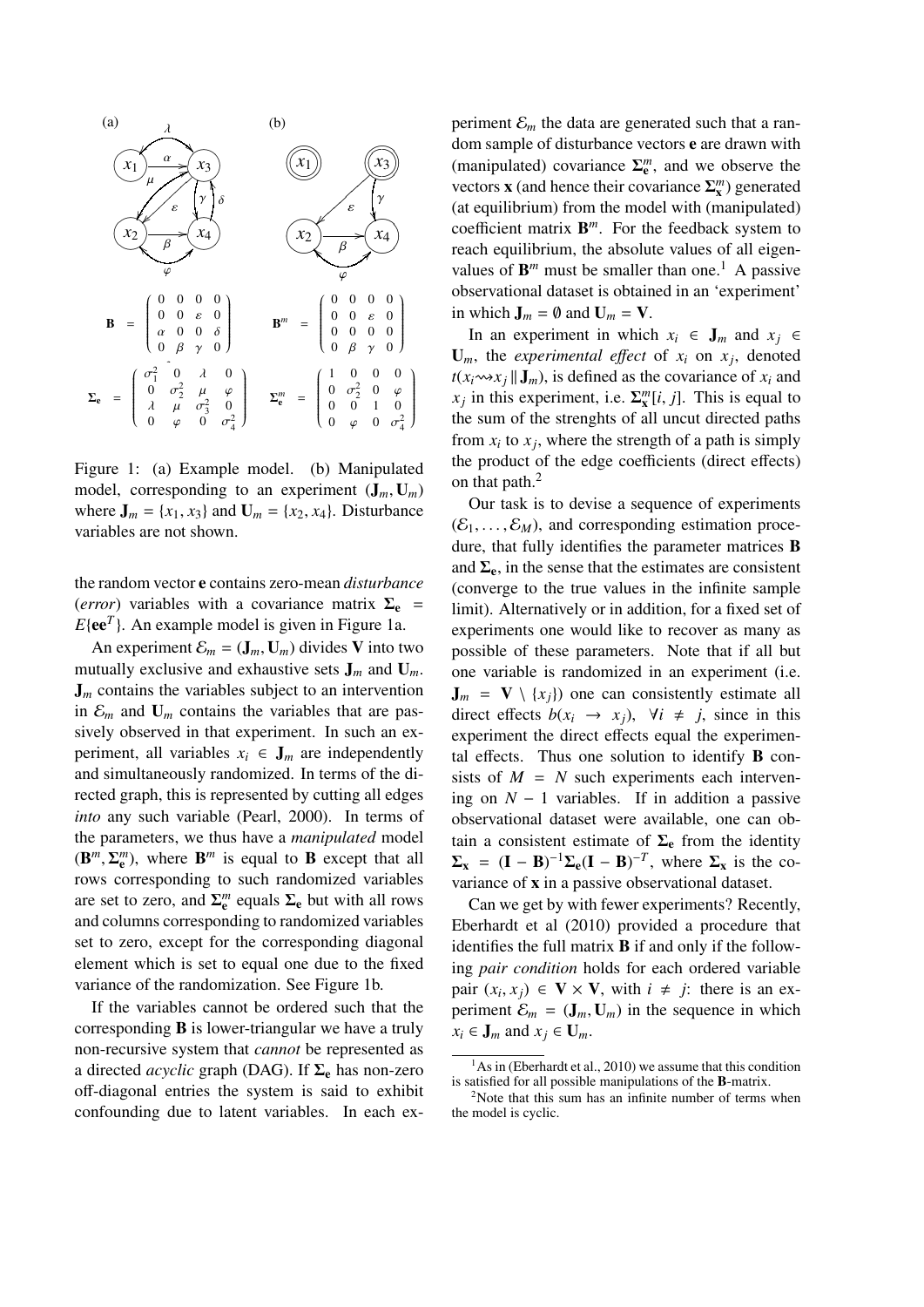However, several questions were left unanswered in their study. First, if the pair condition is not satisfied for all ordered pairs, which direct effects are identified and which are not? Second, is it possible that some alternative procedure might identify the full model even when for some pairs the condition is not satisfied? Finally, satisfying the pair condition for all ordered pairs is a very high bar for the identifiability of the underlying causal structure, as it requires that each variable must be subject to at least one intervention at some point in the sequence of experiments. For any observed variable that is not subject to an intervention their algorithm can only discover the causal structure marginalized over that variable. Thus, can we make use of prior knowledge when available, or strengthen some of the assumptions, to avoid requiring the pair condition for all pairs? We answer these three questions in Sections 2–4, respectively. Then, in Section 5, we describe a simple adaptive procedure for selecting the sequence of experiments, while providing simulations in Section 6 and an application to the protein signaling dataset of Sachs et al (2005) in Section 7. Conclusions are given in Section 8.

## 2 Characterization of underdetermination

Eberhardt et al (2010) showed that if the pair condition (see Section 1) is not satisfied for all ordered pairs then their estimation procedure leaves some total effects undetermined, and hence some elements of the direct effects matrix B are undetermined as well. They then suggested a numerical heuristic to identify the set of edges that are not yet determined. Here we show how, using an alternative formulation of the procedure, we obtain a characterization of the remaining underdetermination in the direct effects.

From an experiment  $\mathcal{E}_m = (\mathbf{J}_m, \mathbf{U}_m)$ , with  $x_i \in \mathbf{J}_m$ and  $x_j \in \mathbf{U}_m$ , Eberhardt et at (2010) showed that one can derive linear constraints on the *total e*ff*ects* entailed by the model. For the purposes of the present paper, it is much more useful to work with the *direct e*ff*ects*. We can similarly derive the following linear constraints expressing the experimental effects as a linear sum of direct effects:

$$
t(x_i \leadsto x_j || \mathbf{J}_m) = \sum_{x_k \in \mathbf{U}_m \setminus x_j} t(x_i \leadsto x_k || \mathbf{J}_m) b(x_k \to x_j)
$$
  
+  $b(x_i \to x_j)$  (2)

For instance, for the experiment of Figure 1b, with  $i = 3$  and  $j = 4$ , we get  $t(x_3 \rightarrow x_4 || J_m) =$  $t(x_3 \rightarrow x_2 || \mathbf{J}_m) b(x_2 \rightarrow x_4) + b(x_3 \rightarrow x_4)$ , which is easily verified. This equation holds for cyclic as well as acyclic systems, and derives from the definition of the experimental effect from  $x_i$  to  $x_j$  (see Section 1). When grouping all directed paths from  $x_i$  to  $x_j$  according to the final edge into  $x_j$ , each such group represents another experimental effect obtainable from  $\mathcal{E}_m$ . Note that the experimental effects  $t(x_i \rightarrow x_j || \mathbf{J}_m)$  and  $t(x_i \rightarrow x_k || \mathbf{J}_m)$  are numerical quantities estimated from the experiments, and the unknowns are the direct effects  $b(x_k \rightarrow x_i)$ ,  $\forall x_k \in$  $\mathbf{U}_m \setminus x_i$ , and  $b(x_i \rightarrow x_j)$ .

This alternative representation immediately lends itself to the identification of the underdetermination in the direct effects. All linear equations of the form of equation 2 can be written into a matrix equation  $Kb = k$ , where the unknown vector **b** groups the elements of the unknown matrix B. A given element of  $\bf{b}$  (and hence of  $\bf{B}$ ) is undetermined if and only if that element is involved in the nullspace of the constraint matrix K.

The above characterization does not provide much of an understanding of the underdetermination in terms of the graph structure. Nevertheless, consider the following. Any direct effects  $b(\bullet \rightarrow \bullet)$  $x_j$ ) into  $x_j$  are only constrained by experiments in which  $x_j \in \mathbf{U}_m$ . That is, the direct effects occur only in constraints of this type and there is only one (linearly independent) such constraint for each ordered pair  $(\bullet, x_i)$  that the pair condition is satisfied for. Thus, in the general case, when the pair condition is not satisfied for a particular pair  $(x_i, x_j)$  then the entire *j*:th row of **B** is undetermined. Conversely, since the direct effects into  $x_i$  are the only direct effects that enter into these types of constraints, it follows that if the pair condition is satisfied for all pairs (•, *xj*), then *n*−1 constraints can be determined and the row in **B** specifying the direct effects into  $x_i$ is fully identified. Hence, to *guarantee* the identifiability of a given direct effect  $b(x_i \rightarrow x_i)$ , it is necessary to satisfy the pair condition for all ordered pairs  $(x_k, x_i)$  with  $k \neq j$ . Note that in particular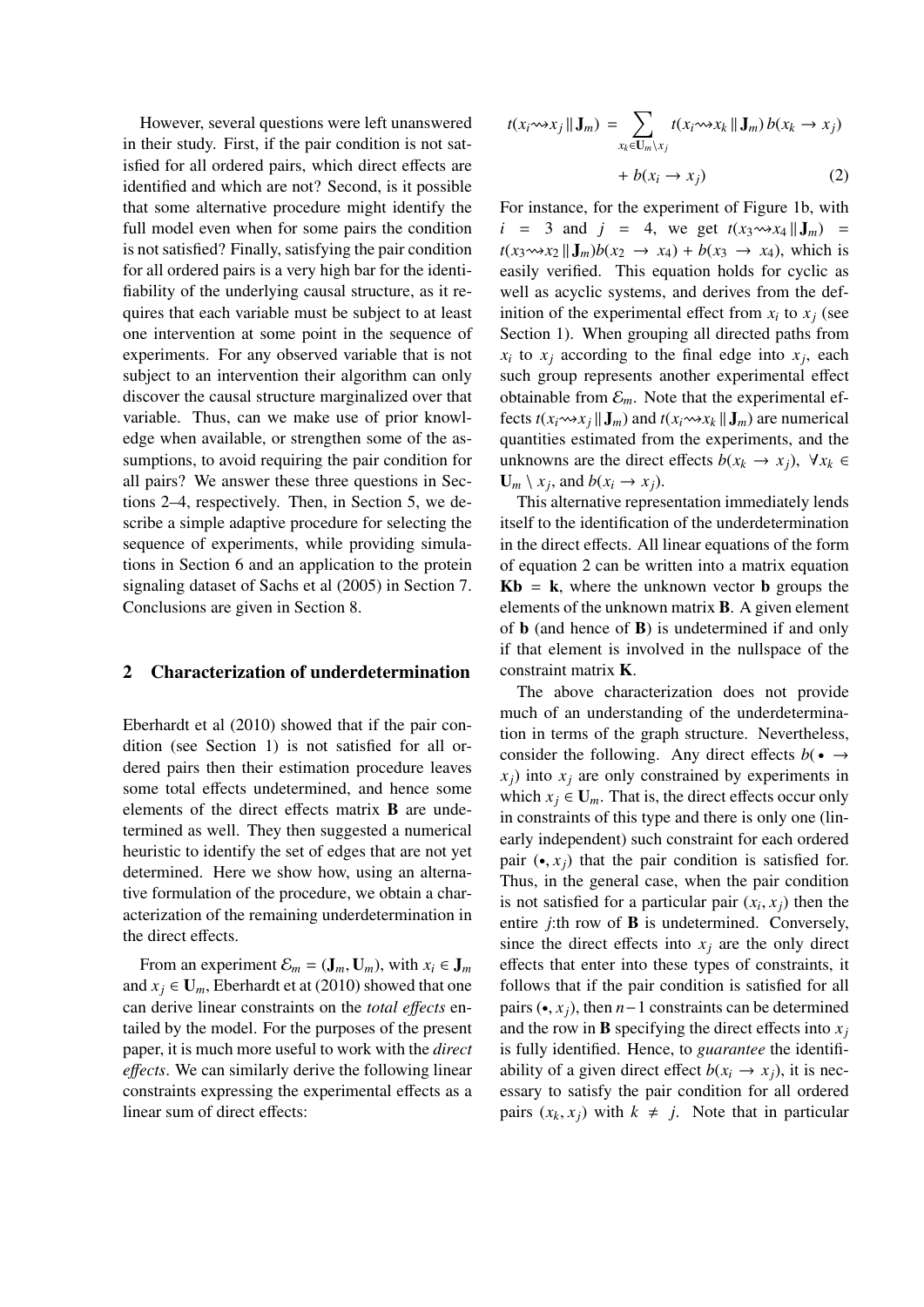graphs it may be possible to identify a direct effect  $b(x_i \rightarrow x_i)$  even when the above condition is not true. In all cases, our code package provides the user with an explicit characterization of which coefficients are determined and which are not, given the results of any provided set of experiments.

#### 3 Completeness of the procedure

An important question concerns whether the procedure introduced by Eberhardt et al (2010) fully exploits all the available data. Each experiment  $\mathcal{E}_m = (\mathbf{J}_m, \mathbf{U}_m)$  supplies a data covariance matrix  $\Sigma_{\mathbf{x}}^{m}$ , in which each entry  $\Sigma_{\mathbf{x}}^{m}[i, j]$  specifies the covariance between  $x_i$  and  $x_j$  in the experiment  $\mathcal{E}_m$ . The procedure as described (and the related pair condition theorem the authors gave) is based exclusively on constraints due to the experimental effects  $t(x_i \rightarrow x_j || \mathbf{J}_m) = \sum_{\mathbf{x}}^m [i, j]$  where  $x_i \in \mathbf{J}_m$  and  $x_i \in U_m$ . These covariances only constitute part of the information contained in a data convariance matrix  $\Sigma_{\mathbf{x}}^m$ . In particular, the covariances between non-intervened variables,  $\Sigma_{\mathbf{x}}^{m} [j, k]$  with  $x_j, x_k \in \mathbf{U}_m$ , were not utilized at all.<sup>3</sup> It is tempting to think that this additional source of information could provide further leverage to identify the causal structure, and thereby reduce the demands for identifiability. However, we have the following negative result:

Lemma 1. *Let the true model generating the data be* ( $\mathbf{B}, \Sigma_{e}$ )*. For each of the experiments*  $(\mathcal{E}_{m})_{m=1,\dots,M}$ *the obtained data covariance matrix is* Σ*<sup>m</sup>* <sup>x</sup> *. If there is a direct effects matrix*  $\mathbf{B} \neq \mathbf{B}$  *such that for all*  $(\mathcal{E}_m)_{m=1,\dots,M}$  and all  $x_i \in J_m$  and  $x_j \in U_m$  *it produces the same experimental effects*  $t(x_i \rightarrow x_j || J_m)$ *, then the model*  $(\widehat{\mathbf{B}},\widehat{\boldsymbol{\Sigma}}_{\mathbf{e}})$  *with*  $\widehat{\boldsymbol{\Sigma}}_{\mathbf{e}} = (\mathbf{I} - \widehat{\mathbf{B}})(\mathbf{I} - \mathbf{B})^{-1}\boldsymbol{\Sigma}_{\mathbf{e}}(\mathbf{I} - \mathbf{B})$  $(\mathbf{B})^{-T}(\mathbf{I}-\widehat{\mathbf{B}})^T$  *has data covariance matrices*  $\widehat{\mathbf{\Sigma}}_{\mathbf{x}}^m = \mathbf{\Sigma}_{\mathbf{x}}^m$ *for all m* = 1, ..., *M.*

*Proof.* The proofs for all results given in this paper are provided in online supplementary material at: http://cs.helsinki.fi/u/ajhyttin/exp/

When **B** is underdetermined Lemma 1 constitutes a constructive proof that any measure of the covariance between two non-intervened variables provides no additional help with the identifiability of B in the model space considered in (Eberhardt et al., 2010). Intuitively, this result is a consequence of the dependence of the covariances between nonintervened variables on the model's disturbance covariance matrix  $\Sigma_e$ . The additional  $(n^2 + n)/2$  unknown parameters of  $\Sigma_e$  swamp the gains these covariance measures provide. Lemma 1 implies that the pair condition theorem can be strengthened to state that the method of Eberhardt et al. (2010) is complete with regard to the information contained in the data covariance matrices for the search space they consider.

Theorem 1 (Completeness Theorem). *Given the data covariance matrices from a sequence of experiments*  $(\mathcal{E}_m)_{m=1,\dots,M}$  *over the variables in* **V***, all direct effects*  $b(x_i \rightarrow x_i)$  *are identified if and only if the pair condition is satisfied for all ordered pairs of variables w.r.t. these experiments.*<sup>4</sup>

However, measures of the covariances between non-intervened variables *are necessary* to identify the disturbance covariance matrix  $\Sigma_e$  (specifying the latent variables). In the original procedure  $\Sigma_e$  was determined using measurements from an additional passive observational dataset (with  $J_m = \emptyset$ ). It can be shown that a much weaker condition, similar to the pair condition for experimental effects, is necessary and sufficient for the identification of  $\Sigma_e$ , if **B** is already determined. We can thus state the following general theorem of model identifiability:

Theorem 2 (Model Identifiability Theorem). *Given a* sequence of experiments  $(\mathcal{E}_m)_{m=1,\dots,M}$  over the *variables in* **V** *the model*  $(B, \Sigma_e)$  *is fully identified if and only if for each ordered pair of variables*  $(x_i, x_j)$ *there is an experiment*  $\mathcal{E}_b = (\mathbf{J}_b, \mathbf{U}_b)$  *with*  $x_i \in \mathbf{J}_b$ *and*  $x_j \in U_b$  *and another experiment*  $\mathcal{E}_e = (\mathbf{J}_e, \mathbf{U}_e)$ *with*  $x_i, x_j \in U_e$ .

Thus, the good news is that the algorithm given by (Eberhardt et al., 2010) does as well as it possibly could with regard to identifiability. The bad news is that the generality of its search space implies that the conditions for identifiability are very demanding. Hence, in the following section we consider how the use of background knowledge or an additional assumption of faithfulness can help.

<sup>&</sup>lt;sup>3</sup>Obviously, when two variables are both in  $J<sub>m</sub>$ , then the covariance between them in that experiment is zero by assumption, since simultaneous interventions are assumed to make the intervened variables independent.

<sup>4</sup>Note the inevitable limitation of identifiability with regard to self-loops discussed in (Eberhardt et al., 2010).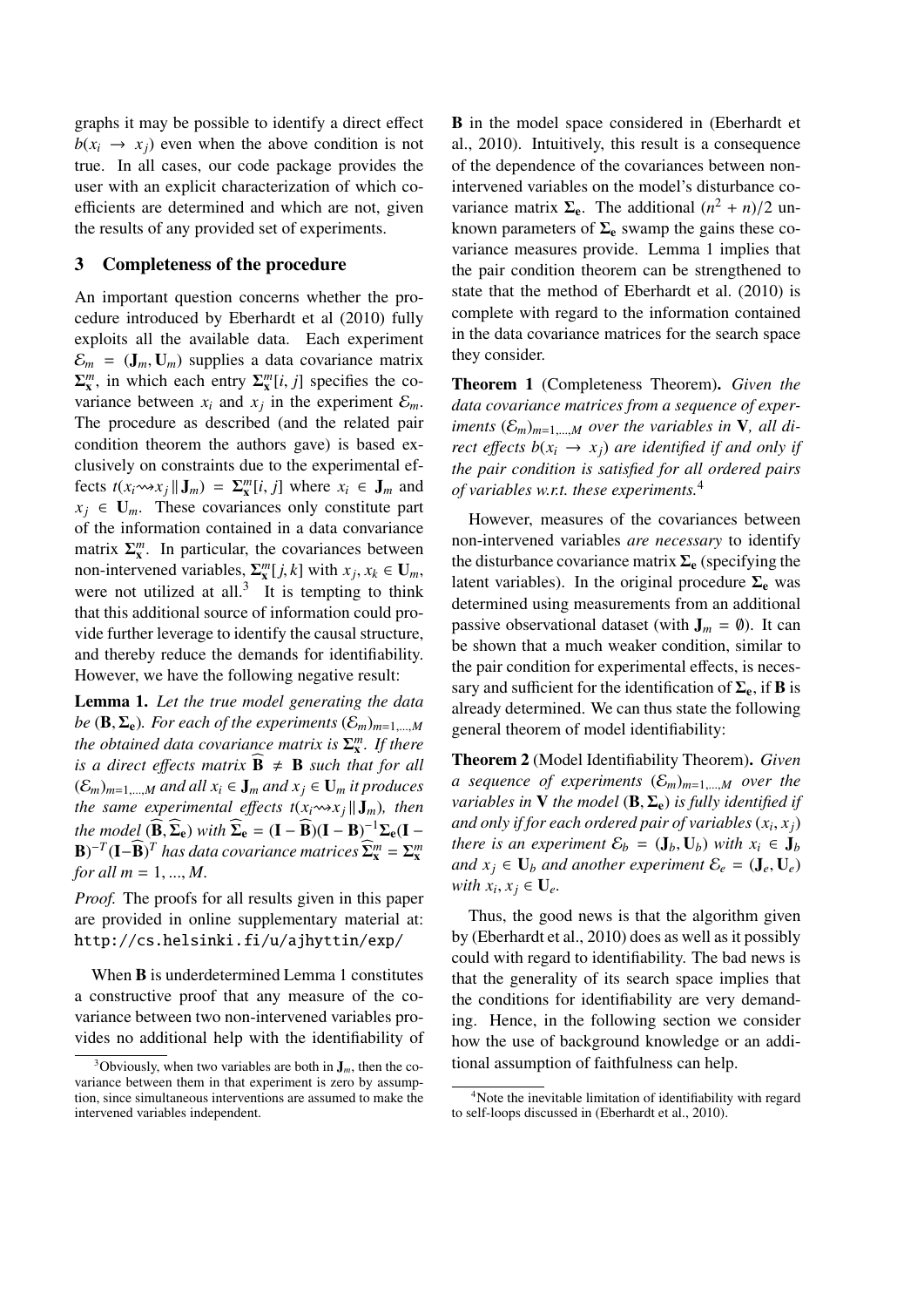#### 4 The faithfulness assumption

When two variables are independent one commonly assumes that they are not causally connected. However, this assumption is non-trivial, since it precludes, for example, cases where two variables are connected by two separate pathways that exactly cancel each other out. The two variables are then probabilistically independent, while they are still causally connected by a directed path.

For instance, in the model of Figure 2a, in an experiment where  $x_1$  is randomized, and  $x_2$  and  $x_3$ are (passively) observed,  $x_1$  and  $x_3$  would be found marginally independent, but dependent conditional on *x*2. Such an observation could have many possible alternative explanations, two of which are shown in Figures 2b and 2c. In such cases scientists do often make the assumption that an absence of a correlation is an indication of the absence of a causal connection, and hence favor explanations (b) and (c) over (a). In this section we introduce inference rules that take advantage of this intuition.

The structure of a model entails certain marginal and conditional independencies in the resulting distribution; these are characterized by the *Markov condition*, and Spirtes (1995) has shown that the familiar concept of d-separation specifies all and only the independencies entailed in all linear structural equation models, including cyclic (non-recursive) models. The intuition given above is then formalized in the *faithfulness* assumption, which states that all independencies in the population distribution are derived from the structure of the graph, rather than specific parameter values (Spirtes et al., 2000; Pearl, 2000).

For maximum generality, the algorithm in (Eberhardt et al., 2010) did not use the assumption of faithfulness. However, given the demanding identifiability conditions (see Section 1), it is worth investigating whether faithfulness might add substantial benefit when the pair condition is not satisfied for all ordered pairs of variables.

In general, causal discovery based on faithfulness proceeds in two steps. First, independence tests are used to detect the absence of edges between pairs of variables. Subsequently, the detected absences are used to 'orient' as many as possible of the remaining edges. We here employ an analogous approach.



Figure 2: Example graphs. In (c) *u* is unmeasured.

First, we rely on the fact that if, in any experiment  $\mathcal{E}_m = (\mathbf{J}_m, \mathbf{U}_m)$ , two non-intervened variables  $x_i, x_j \in \mathbf{U}_m$  are marginally or conditionally independent (with any conditioning set not including *xi* and  $x_i$ ), then by faithfulness  $b(x_i \rightarrow x_j) = b(x_j \rightarrow x_i) = b(x_j \rightarrow x_j)$  $\Sigma_{\mathbf{e}}[i, j] = 0$ . Similarly, if  $x_i \in \mathbf{J}_m$  and  $x_j \in \mathbf{U}_m$ are found marginally or conditionally independent, faithfulness requires that  $b(x_i \rightarrow x_j) = 0$ . (Note that while independencies imply the absence of edges, dependencies do not necessarily imply the presence of any edge between a given pair of edges.) In our implementation we run the statistically and computationally efficient schedule of independence tests suggested by the PC-algorithm (Spirtes et al., 2000) on the data from each experiment separately. Althought PC is designed for a different search space, any indepencies found are usable in our procedure as well. Any obtained constraints are termed *skeleton constraints*.

The orientation rules of the second step of the inference are more intricate. We cannot simply adopt the orientation rules from existing constraint-based algorithms since they only provide orientation rules for search spaces where the true causal structure either contains latent variables but no cycles (FCI, (Spirtes et al., 2000)) or contains cycles but no latent variables (CCD, (Richardson, 1996)). Since our model space contains both latent variables and cycles, and we have the advantage of experiments, different orientation rules are required. We employ the following two rules that take advantage of the orientation supplied by interventions. Any constraints thus obtained are termed *orientation constraints*:

(1) If in a given experiment we have  $x_i \in J_m$ and  $x_j, x_k \in \mathbf{U}_m$ , and  $t(x_i \rightsquigarrow x_j || \mathbf{J}_m) \neq 0$  but  $t(x_i \rightarrow x_k || \mathbf{J}_m) = 0$ , then  $b(x_i \rightarrow x_k) = 0$  by faithful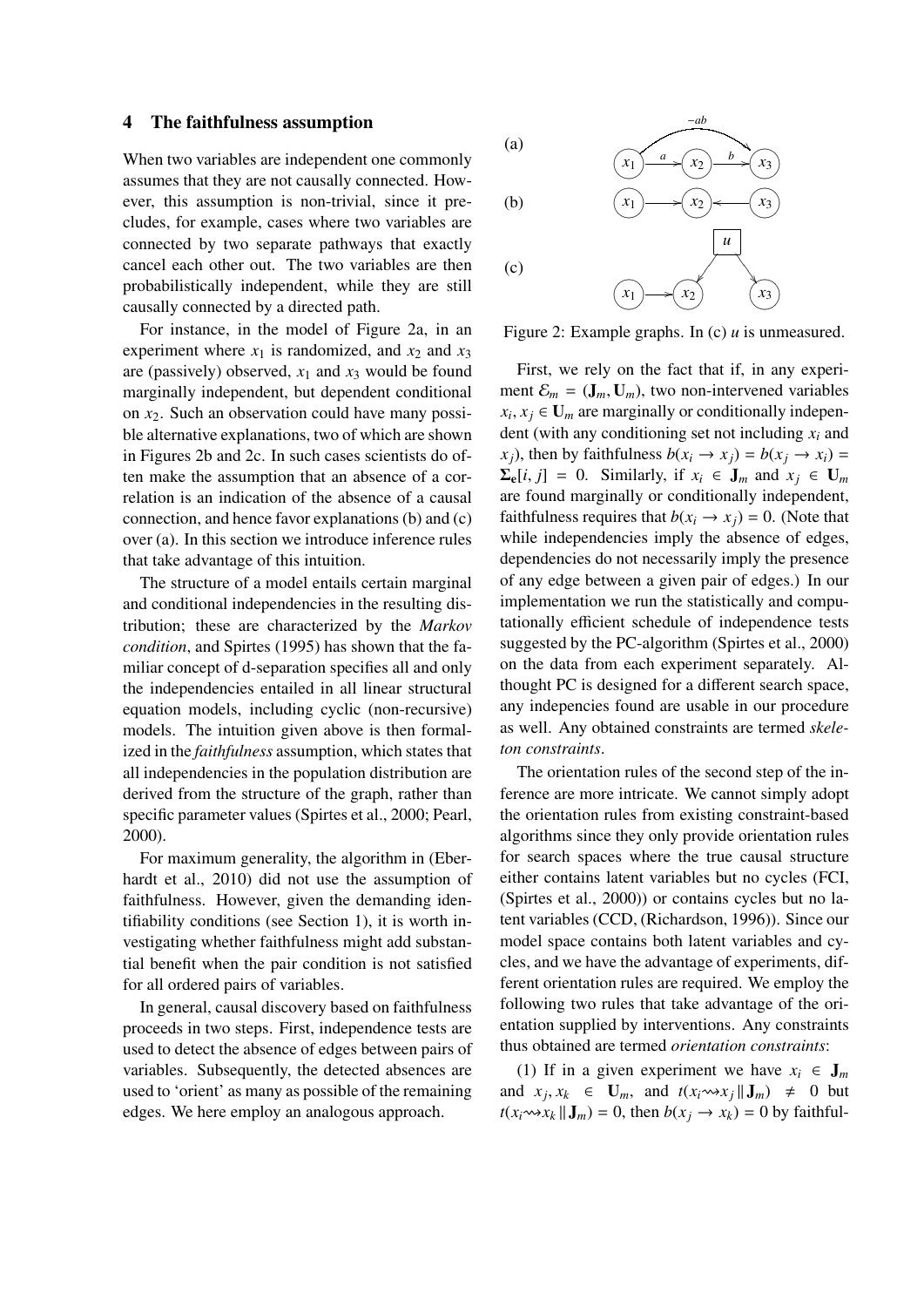ness. For instance, in the model of Figure 1a, in an experiment with  $J_m = \{x_3\}$ , we see an experimental effect from  $x_3$  to  $x_2$ , but no experimental effect from *x*<sub>3</sub> to *x*<sub>1</sub>. We would thus infer that  $b(x_2 \rightarrow x_1) = 0$ . Similarly we would infer that  $b(x_4 \rightarrow x_1) = 0$ . This rule is sound because by the antecedent there is a directed path from  $x_i$  to  $x_j$  so that, were there a nonzero direct effect  $b(x_i \rightarrow x_k)$  it would follow that there would be a directed path from  $x_i$  to  $x_k$ , which for a faithful model would imply a non-zero experimental effect of *xi* on *xk*.

(2) Again, if we have  $x_i \in J_m$  and  $x_j, x_k \in U_m$ , and observe  $t(x_i \rightarrow x_i || \mathbf{J}_m) \neq 0$ , and in addition  $x_i$ is conditionally independent of  $x_k$  given  $x_j$ , then we infer that  $b(x_k \to x_j) = 0$  and  $\Sigma_e[j, k] = 0$ . The rule is correct under faithfulness because we must have a directed path from  $x_i$  to  $x_j$ , so if there existed a direct effect from  $x_k$  to  $x_j$  (or a confounder between the two) by faithfulness this would cause a dependence between  $x_i$  and  $x_k$  when conditioned on the collider *xj*.

Since all the new constraints are (trivially) linear in the direct effects, they can be directly added to the set of constraints on the direct effects given by the experimental effects described in Section 2. The combined system can then be solved and the underdetermination characterized as before.

We note that the above rules clearly do not exhaust the inferences that could (potentially) be drawn by faithfulness. It is an open (and intriguing!) problem to devise a set of *complete* rules for causally insufficient, cyclic discovery.

Finally, if by domain knowledge we are guaranteed that  $x_i$  does not have a direct effect on  $x_i$  (with respect to  $V$ ), then we may naturally add the constraint  $b(x_i \rightarrow x_j) = 0$ . Such prior knowledge may be particularly useful for dense graphs or models which are close to unfaithful, when the faithfulness rules would not apply or would be unreliable.

#### 5 Adaptive selection of experiments

While the form of the constraints obtained from the experimental effects (given in Section 2) can be predicted ahead of performing the experiments, constraints due to faithfulness come as an unexpected 'bonus': We cannot know ahead of time which independencies will be uncovered. Hence, to minimize the total number of experiments, one must react and adapt the sequence to newly discovered constraints.

We have found that a simple greedy selection procedure works well. As in the original procedure of Eberhardt et al (2010), we keep a list of which ordered pairs have the pair condition satisfied. However, in addition to pairs satisfied purely on the basis of the choice of previous experiments  $\mathcal{E}_m$ , we also treat any pair  $(x_i, x_j)$  as if it is satisfied whenever, using the characterization of underdetermination in Section 2, the coefficient  $b(x_i \rightarrow x_j)$  is determined. This includes both coefficients directly determined by background knowledge or our faithfulness rules, as well as coefficients indirectly determined by the collection of all existing constraints. The next experiment is selected such that we maximize the number of ordered pairs for which the pair condition is guaranteed to be satisfied after the experiment, arbitrarily breaking ties. In the following simulations, we demonstrate that, for sparse graphs, this is an effective selection protocol.

#### 6 Simulations

In this section, we describe a set of simulations on random graphs that we used to investigate the power provided by the faithfulness assumption.<sup>5</sup>

We generated a large number of random graphs over 10 variables, with sparsity ranging from zero edges up to 60 edges (out of 135 possible, counting both direct and confounding edges). The coefficients were drawn uniformly from [0.3, 0.8] with random sign, and stability was examined by checking the eigenvalues of the resulting B.

First, we study the theoretical limit behavior (infinite sample limit) of our procedure. In Figure 3a, we plot the average number of experiments needed to completely identify the model, as a function of the underlying model sparsity and the number of interventions per experiment. For one intervention per experiment (left panel), in the absence of faithfulness rules the full 10 experiments are needed regardless of sparsity, while for relatively sparse graphs on average a few experiments can be saved by utilizing faithfulness. When intervening on three variables per experiment (right panel), 7 experiments

<sup>5</sup>We encourage the interested reader to try out the method. A complete implementation (reproducing all the simulations) is available at: http://cs.helsinki.fi/u/ajhyttin/exp/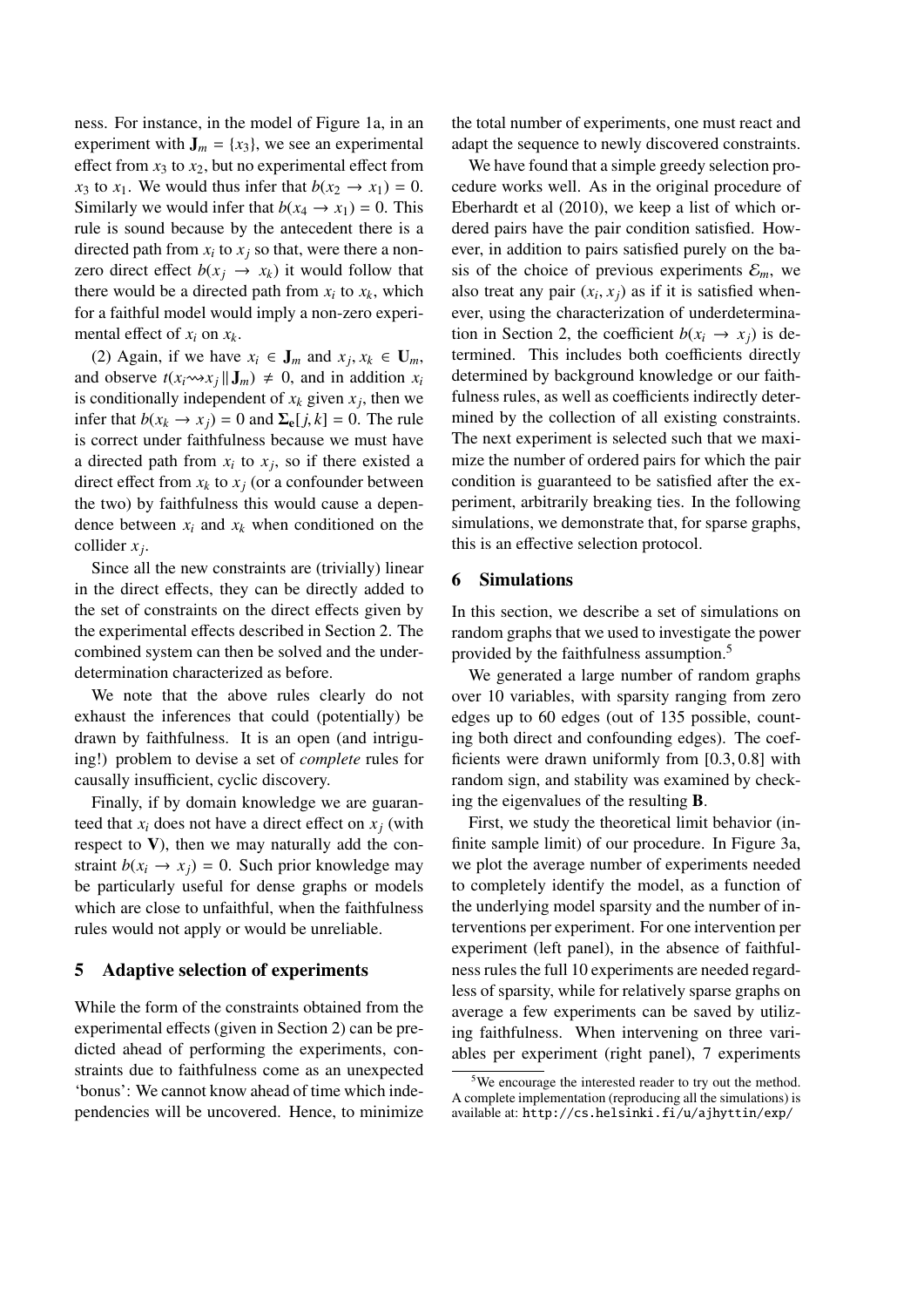are needed in the basic case to satisfy the pair condition for all pairs, and significant savings can be obtained when using the faithfulness assumption. Meanwhile, Figure 3b shows the number of ordered pairs (a lower bound of the rank of the constraint matrix) satisfied after only three experiments, as a function of sparsity. It can be seen that for sparse graphs, most of the structure of the graph has already been discovered at this stage of the sequence of experiments.

Second, we look at finite sample behavior. Figure 4 shows the number of experiments used, as well as the resulting accuracy (linear correlation between estimated and true coefficients). In each experiment, 10,000 samples were used. We note the following: To guarantee high accuracy in dense graphs, the pair condition must be satisfied for all pairs based on the experimental setup alone (as in the 'no faithfulness' procedure). However, when the true model is sparse, significant savings in terms of the number of experiments are possible. Especially when intervening on several variables in each experiment, the full model is typically identified with high accuracy in just 4 experiments. Accuracy drops markedly for dense graphs, as the number and size of possible conditioning sets is so large that inevitably some dependent variables are mistakenly inferred to be independent, yielding large errors. These erroneous inferences cause the number of experiments to stay roughly constant as a function of the number of edges in the graph, in marked contrast to the infinite sample limit of Figure 3a.

#### 7 Application to flow cytometry data

Finally, we applied the algorithm (with the faithfulness rules) to the flow cytometry data of Sachs et al (2005). In this data set only 4 of the 11 measured variables were manipulated with no changes made to the background conditions, see (Eberhardt et al, 2010) for details. This meant that the pair condition was satisfied for only 40 ordered pairs out of the total of 110. Together with the faithfulness rules, however, these experiments were enough to determine a majority of the direct effects in the model.

We ran the inference procedure with a variety of parameter settings (significance threshold for statistical dependence, using the full faithfulness rules or



Figure 3: Performance of the procedure in the infinite-sample limit. (a) Number of experiments needed to identify the full model, and (b) amount of structure discovered after three experiments, as a function of the number of edges in the graph.

only the skeleton rules, threshold for detecting determined vs undetermined coefficients, etc). A typical result is shown in Figure 5. We emphasize that our method assumes linearity, while the true model is likely to be at least somewhat non-linear. Thus the main interest lies in the resulting structure, and possibly the signs of the direct effects. While there were differences in the inferred graphs, many features were common to all of our results.

In particular, we always find (a) the well known Raf→Mek→Erk pathway (and invariably, in addition, Mek seems to have a direct effect on Raf), (b) PKC influences (directly or indirectly) a number of targets, including Raf, PKA, and Jnk, and (c) a strong association between PIP2 and PIP3 (and these are sometimes though not always connected with Plcg). These features are quite compatible with the 'ground truth' (from the literature) model given by Sachs et al (2005). However, our procedure also suggests that many of the variables have effects *into* PKA, something not supported by their model. Finally, we note that our method quite often detects bidirectional relationships; at this point, we do not